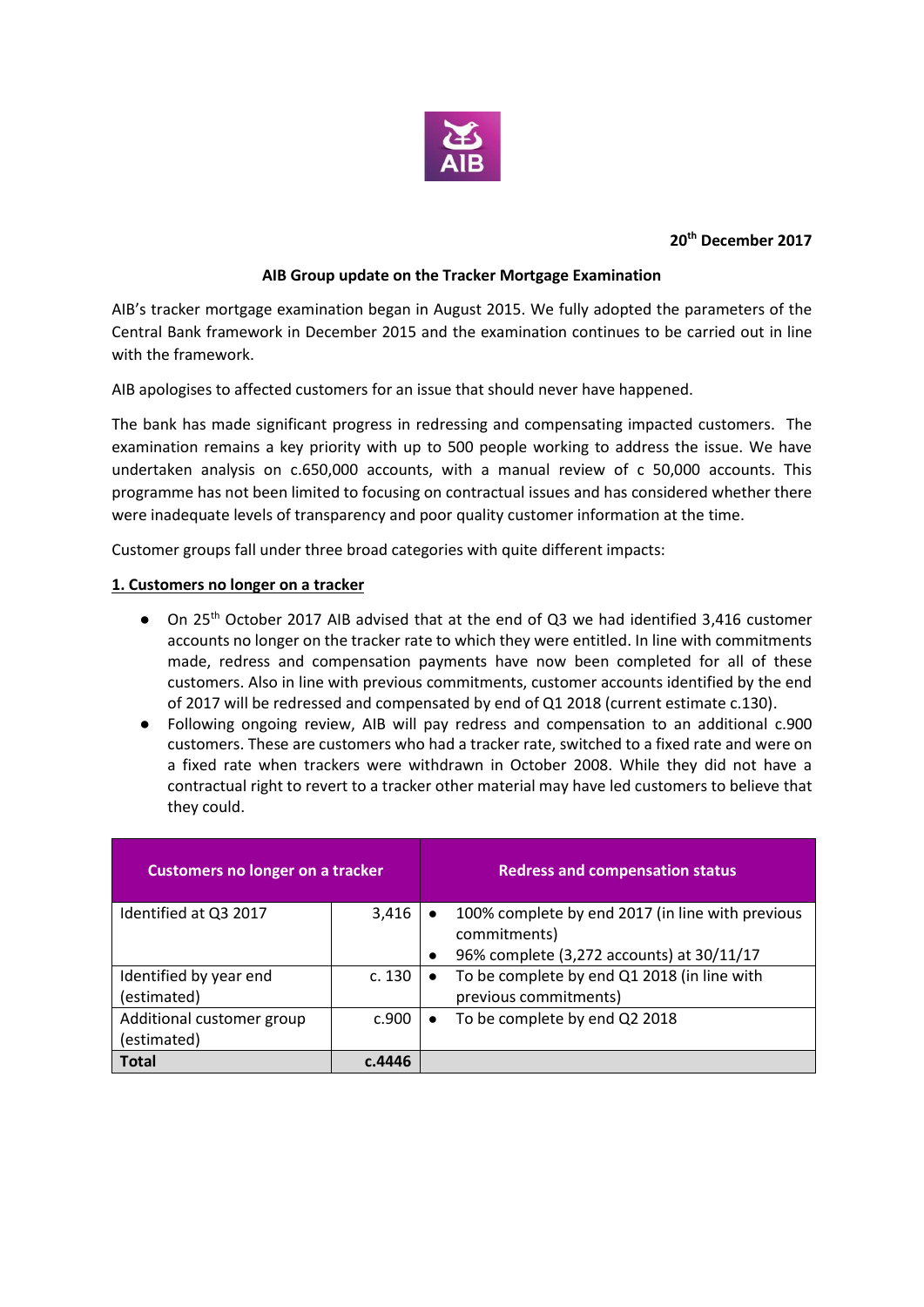## **2. Higher tracker margin**

As previously advised in October, AIB also identified a number of accounts that remained on a tracker rate but were incorrectly charged a higher margin for a period of time (most of which were impacted by less than €500). The majority of these have also been redressed and compensated with the remaining due to be complete in Q1 2018.

| <b>Customers on a higher tracker margin</b> |       |           | <b>Redress and compensation status</b>                           |
|---------------------------------------------|-------|-----------|------------------------------------------------------------------|
| Identified at Q3 2017                       | 736   |           | 100% complete by end 2017 (in line with previous<br>commitments) |
|                                             |       |           |                                                                  |
|                                             |       | $\bullet$ | 92% complete (679 accounts) at 30/11/17                          |
| Identified by year end                      | c.220 | $\bullet$ | To be completed by end Q1 2018 (in line with                     |
| (estimated)                                 |       |           | previous commitments)                                            |
| <b>Total</b>                                | c.956 |           |                                                                  |

# **3. Contractual option of a prevailing rate – customers never on a tracker**

- Following ongoing review, AIB has decided that approximately 4,000 customers who were never on a tracker rate will be paid compensation. These customers had the contractual option to choose a prevailing tracker rate at the end of their fixed rate period. However between October 2008 and December 2013, AIB had withdrawn the prevailing tracker rate and as such these customers were not provided with this choice.
- AIB will pay each of these customers compensation of €1,000 plus €615 towards independent advice. They will also have the option for a 12 month period to avail of the bank's current prevailing tracker rate on a go forward basis and the right to appeal through the independent appeals process.

| Contractual option of a prevailing rate  |                      | <b>Compensation status</b>    |
|------------------------------------------|----------------------|-------------------------------|
| Additional customer group<br>(estimated) | $c.4000$   $\bullet$ | To be complete by end Q1 2018 |
| Total                                    | c.4000               |                               |

#### **\*\*\***

Our approach to the Tracker Mortgage Examination has been broad in its scope and our priority is to continue the progress that we have made using all necessary resources at our disposal.

**ENDS.**